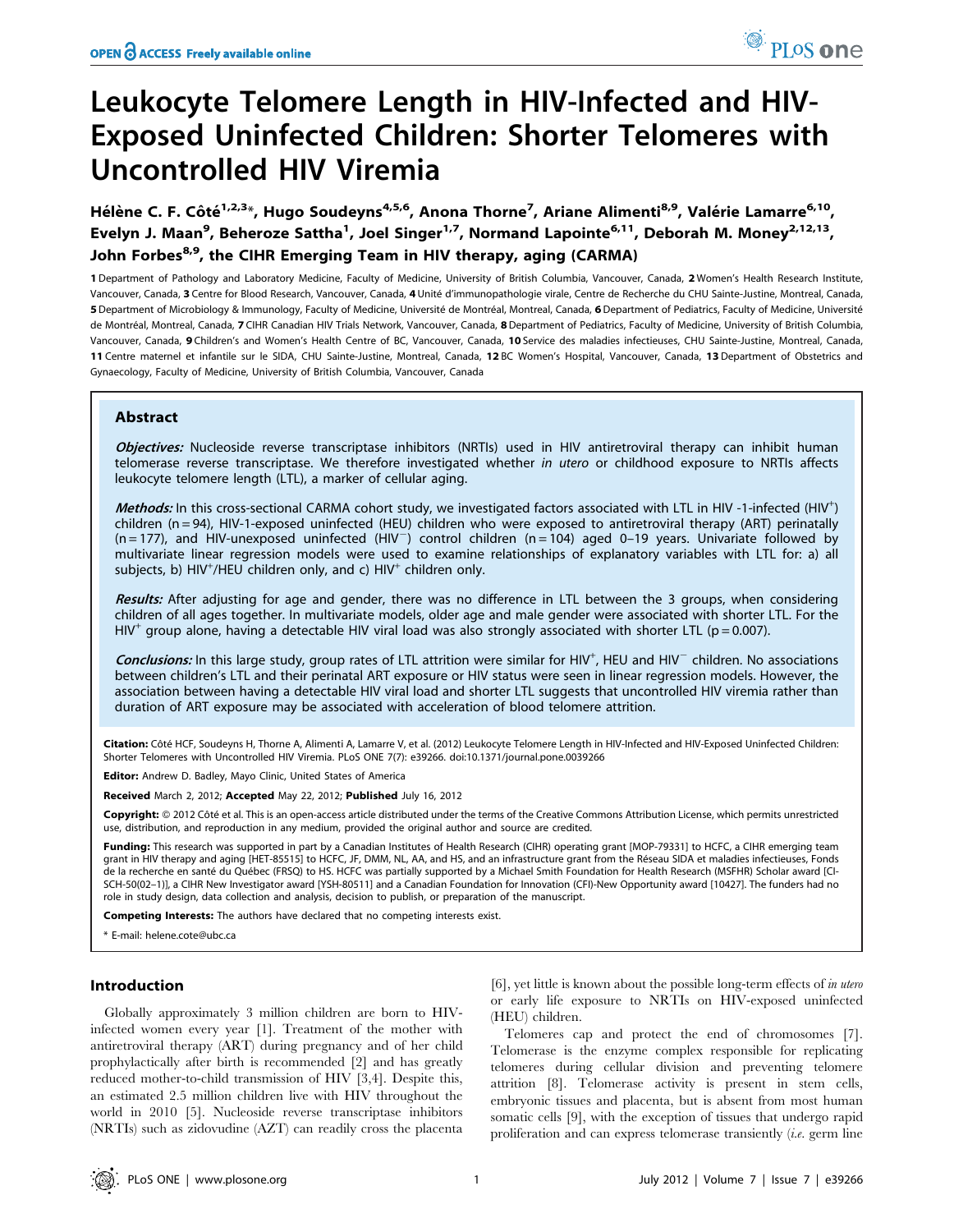cells, epithelial cells, and hematopoietic cells) [10]. Despite this, peripheral blood cell telomeres do shorten as we age, acquire various infections and are exposed to stresses, which can eventually lead to immunosenescence in the elderly [11]. HIV infection itself can cause inflammation as well as chronic immune activation and proliferation of some blood cells, further shortening telomere length and potentially mimicking immunosenescence [12,13]. In addition, telomere dynamics in HIV infection are complicated by the fact that telomerase comprises a reverse transcriptase that shares homology with HIV reverse transcriptase [14,15]. NRTIs, the backbone of most HIV ART regimens, inhibit telomerase activity in vitro [16,17], and can shorten telomeres in cultured cells [18,19,20], as well as in various model organisms [21,22]. Indeed, AZT is used in adult acute T-cell leukemia chemotherapy [23], where it triggers cell senescence through telomere shortening [24].

The effect of HIV and NRTI exposure on telomere length in infants and children is largely unknown. There is accumulating evidence that HIV-infected individuals have a shorter life expectancy than their uninfected peers and that they are at higher risk for pathologies and complications typically associated with aging [13]. As shorter leukocyte telomere length (LTL) has been associated with increased risk of cardiovascular disease, cancer, and mortality [25,26,27], we investigated LTL and the factors associated with shorter LTL in HIV-1-infected children (HIV<sup>+</sup>), HEU children who were exposed to ART perinatally, and HIVunexposed uninfected  $(HIV^-)$  controls.

#### Materials and Methods

#### Study Design and Population

Subjects were enrolled in the prospective CARMA cohort at two sites: the Oak Tree Clinic at British Columbia (BC) Women's Hospital and Health Centre in Vancouver, and Centre Hospitalier Universitaire (CHU) Sainte-Justine in Montréal, Canada. Perinatally HIV-1-infected children (HIV<sup>+</sup>), HEU children who were exposed to ART in utero and/or during post-natal prophylaxis and HIV uninfected unexposed control children  $(HIV^-)$  aged 6 weeks to 19 years were enrolled between December 2008 and July 2010. No children were infected with or exposed to HIV-2 and all references in the manuscript are to HIV-1. For  $HIV^-$  controls, anonymous leftover blood samples from distinct children seen at BC Children's hospital emergency department (April-June 2010) were used. Written consent was obtained from the children and/or their parents/guardians. The study was approved by the University of BC Research Ethics Board and the Children's & Women's Health Centre of BC Research Review Committee  $(H03-70356$  and  $H04-70540$  and by the Comité d'éthique de la recherche du CHU Sainte-Justine (#2872).

#### Sample, Clinical and Demographic Data Collection

Venous blood was collected and shipped at room temperature to a single laboratory in Vancouver where it was stored at  $-80^{\circ}$ C within 48 hours. Whole blood LTL measurements were stable up to 4 days at room temperature (data not shown). Leftover HIV control blood samples were also frozen within 48 hours of blood draw.

Except for the  $HIV^-$  controls, for whom only birth date and gender were available, baseline information included the children's demographics, as well as the age of their biological parents, although paternal age was missing for approximately one quarter of subjects. Children's ethnicity was as reported by the parent. Maternal ART history in pregnancy, as well the perinatal and postnatal ART history of HEU and HIV<sup>+</sup> children were recorded.

For HIV<sup>+</sup> children, %CD4 nadir, %CD4 count and HIV plasma viral load (pVL) at or near the time of sample collection were collected.

## Relative Average Leukocyte Telomere Length (LTL) Assay

Total genomic DNA was extracted from 0.1 ml of whole blood using QIAamp® DNA Mini Kit (Qiagen). The relative average LTL was determined by qPCR as described [28,29] with the following modifications. The single copy nuclear gene coding for the accessory subunit of polymerase gamma (ASPG or POLG2) was used for nuclear DNA (S) copy number determination with primers ASPG3F: 5'GAGCTGTTGACGGAAAGGAG3' and ASPG4R: 5'CAGAAGAGAATCCCGGCTAAG3' at 1uM. The final telomere primer concentrations were  $0.3 \mu M$  for tellb (59CGGTTTGTTTGGGTTTGGGTTTGGGTTTGGGTTT- $GGGTT3'$ ) and 0.9  $\mu$ M for tel2b (5'GGCTTGCCTTACCCT-TACCCTTACCCTTACCCTTACCCT3'). For both telomere (T) and (S) PCRs,  $8 \mu L$  of LightCycler<sup>®</sup> 480 SYBR Green (readyto-use hot-start PCR kit with  $MgCl<sub>2</sub>$  (Roche)) master mix and 2  $\mu L$ of DNA extract were added to each well. Samples were randomized and assayed in duplicate. The PCR conditions were  $95^{\circ}C/10$  min followed by for (S) PCR, 45 cycles of  $95^{\circ}C/5$  s,  $60^{\circ}$ C/10 s,  $72^{\circ}$ C/5 s and for (T), 45 cycles of  $95^{\circ}$ C/5 s,  $54^{\circ}$ C/ 30 s,72 $\degree$ C/1 min, in a LightCycler<sup>®</sup> 480 (Roche). The ramping temperature rate to the annealing step was set at  $2.2^{\circ}C/s$  for (S) and  $1.0^{\circ}$ C/s for (T).

Standard curves were included in each run and prepared by serial dilutions (1:2) of pooled human blood genomic DNA, ranging from 30,000 to 469 copies of (S) and 90 to 1.4 copies of (T) and DNA concentrations ranging from  $\sim$ 13.8 ng/ $\mu$ L to 0.22 ng/  $\mu$ L. LightCycler<sup>®</sup> 480 Software 1.5.0 (Roche) was used to generate the standard curve based on the maximum secondary derivative of each reaction and to determine the T and S copy numbers in each test sample. LTL was expressed as the relative T/S ratio. The intra- and inter-assay coefficients of variation were 5% and 10% respectively. We previously showed a high correlation  $(n = 26)$ ,  $r = 0.91$ ,  $p < 0.0001$ ) between relative LTL measured by qPCR and lymphocyte telomere length measured by flow-fluorescence in situ hybridization [30].

#### Statistical Analyses

Chi-square, Student's t, Wilcoxon rank sum, or Kruskal-Wallis tests were used to compare the study groups' demographic and clinical characteristics. Univariate linear regression models were used to examine the relationships of various explanatory variables with LTL. Potential age/group and age/detectable HIV pVL interactions were also explored. In addition to HIV status group, variables which were important in univariate analysis  $(p<0.15)$ were included in multivariate models, which were then reduced to models including only variables with  $p<0.10$  in the multivariate model. Three separate models were developed: the first one for all subjects, which only considered group, age and gender; a second for  $HIV^+$  and HEU children, for whom more extensive demographic data were available; and a third one for  $HIV^+$ children only, which also included several HIV-specific parameters. Explanatory variables explored included age, gender, ethnicity, site, and parents' ages at the time of the child's birth. In addition to these, variables explored for the third model (HIV<sup>+</sup> only) also included having a detectable HIV pVL at the time of study, highest HIV pVL ever, %CD4 count, %CD4 nadir, having had an AIDS-defining illness, length of treatment with ART, percentage of lifetime on ART, and number of  $\geq 1$  week ART interruptions. Rate of telomere attrition over time within each study group was estimated using linear regression.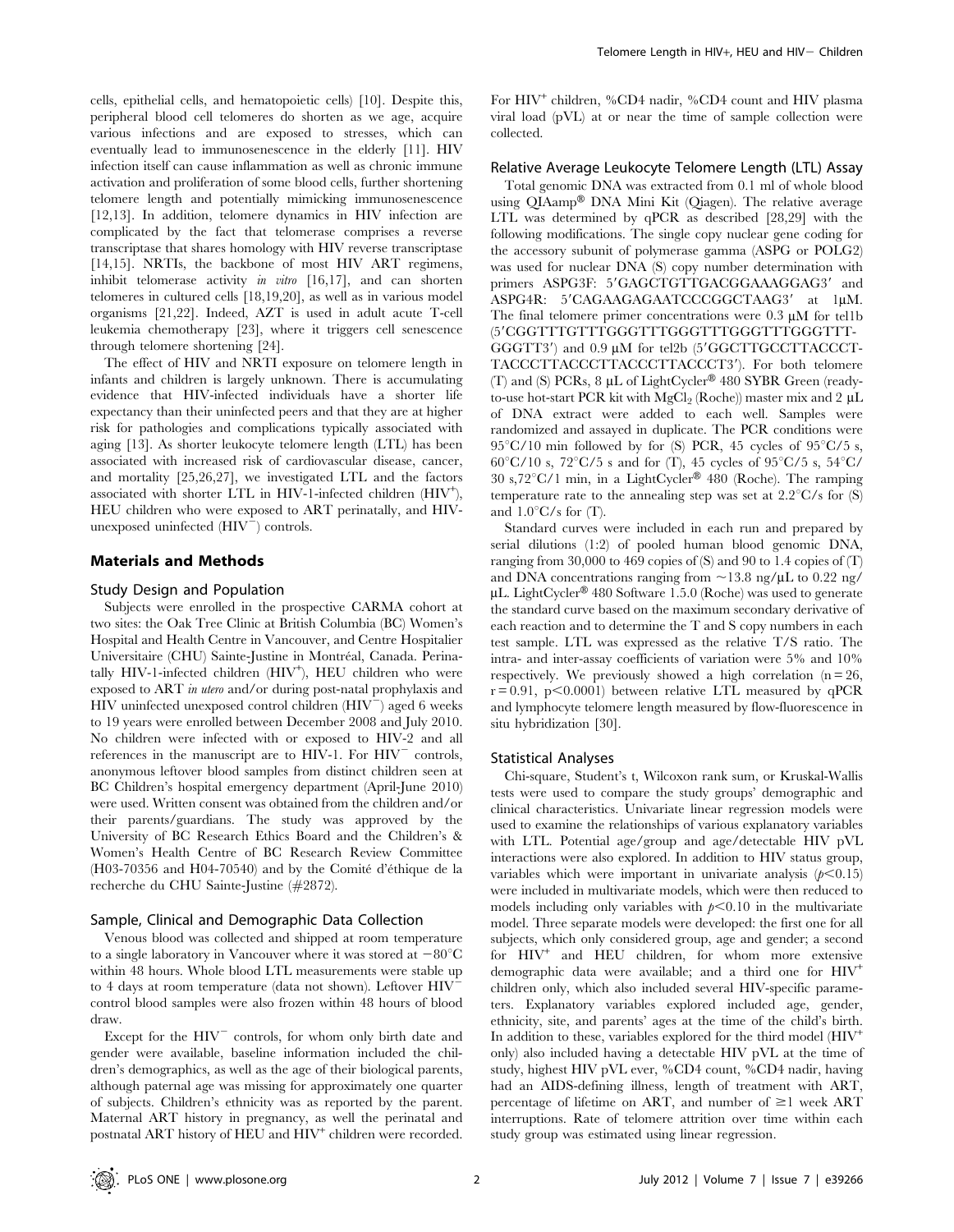To verify the validity of our method, models were also developed using the Akaike Information Criterion with finite sample size correction (AICc), the Predicted Residual Sum of Squares Statistic (PRESS), and the Schwartz Bayesian Information Criterion (SBC) (Text S1). A sensitivity analysis was conducted, omitting siblings from the data set, since their results are more likely to be correlated and violate the assumption of independence of the statistical model. One child per family was randomly selected from each of 25 sibling groups. Since paternal age was unavailable for a large number of subjects, an additional sensitivity analysis was performed to compare the final multivariate model with one including paternal age for those subjects for whom it was known. Analyses were conducted using SAS Version 9.2 (SAS).

## Results

### Study Populations

The study included 94 HIV<sup>+</sup> children, 177 HEU children exposed to ART perinatally and  $5$   $HIV$ <sup> $-$ </sup> children prospectively enrolled in the CARMA cohort. Anonymous blood leftover from routine blood collection was obtained from  $99$   $HIV^-$  children. The demographic information is presented in Table 1. While  $HIV$ <sup>-</sup> controls were well distributed among all ages,  $HIV$ <sup>+</sup> children were older than HEU children (median age 13.3 vs. 1.7 years). The majority of children in both the  $HIV<sup>+</sup>$  and  $HEU$ groups, according to parental identified ethnicity, were Black/ African Canadians, followed by White and Aboriginal/First Nation/Metis/Inuit (referred to as Aboriginal hereafter). Of note, 158/173 Black/African and 0/22 Aboriginal children were from Montreal. Fifty-seven children had siblings, forming 25 sibling units within the study, within and across the  $HIV<sup>+</sup>$  and  $HEU$ groups.

#### HIV-1 and Antiretroviral Drug Exposure

The regimens used in pregnancy and their duration are described in Table 2. All 177 HEU children were exposed to

Table 1. Demographic characteristics of the study populations.

ART *in utero* and/or during prophylaxis, for a median 26 and 6 weeks respectively, which closely reflects the length of treatment according to guidelines [2,3]. Although AZT+3TC formed the backbone of  $\sim70\%$  of ART regimens used in pregnancy, several other ART combinations were also used (Table 2).  $HIV^+$  children spent a median 55% of their lifetime on ART, and while 22% were off ART at study visit, 38% had a detectable pVL. In addition, 41% of subjects in this group never experienced an ART interruption lasting a week or longer, while others experienced up to four such breaks in treatment.

# Relative Average Peripheral Blood Leukocyte Telomere Length (LTL)

LTL was measured by qPCR and, for a subset of children  $\geq 8$ years old, two samples collected a year apart were available and assayed. The LTL of the first visit sample was highly correlated with that measured a year later (n = 57,  $R^2 = 0.68$ ,  $p < 0.0001$ ) illustrating the longitudinal stability of the measurement (Figure 1). LTL at the second visit (average  $\pm$  SD, 4.11 $\pm$ 0.92) was approximately 2.5% shorter but not significantly different from the first visit  $(4.21 \pm 1.06, p = 0.2)$ .

The LTL values for the three groups as a function of age are depicted in Figure 2. A regular decline was observed during the first two decades of life of the  $HIV$ <sup> $-$ </sup> controls (Figure 2A), for a  $\sim$ 33% decrease in LTL by age 19. The three groups showed similar LTL values at given ages, and similar linear regression slopes. However, the small number of young  $HIV^+$  and older HEU in this study limits the accurate determination of the rate of LTL decline and the comparison between these two groups over the broad age range. The regression lines in Figure 2C suggest that there may be a faster rate of LTL attrition among the  $HIV^+$ children who exhibited a detectable pVL at study visit compared to those with undetectable pVL  $(p=0.08)$  for the difference between the two slopes).

A number of explanatory variables were examined for their possible association with LTL. Results of the three linear

|                                                    | $HIV+$                     | <b>HEU</b>                 | $HIV^-$                      | P value <sup>a</sup> |  |
|----------------------------------------------------|----------------------------|----------------------------|------------------------------|----------------------|--|
|                                                    | $N = 94$                   | $N = 177$                  | $N = 104$                    |                      |  |
| Site, N (Vancouver/Montreal)                       | 40/54                      | 37/140                     | 104/0                        | < 0.01               |  |
| Male gender, N (%)                                 | 57 (61)                    | 93 (53)                    | 50 (48)                      | 0.20                 |  |
| Age (years) median [IQR] (range)                   | 13.3 [9.9-15.8] (1.1-19.0) | $1.7$ [0.6-4.0] (0.1-15.2) | $10.6$ [5.3-14.2] (0.2-19.0) | < 0.01               |  |
| Ethnicity <sup>b</sup> , N $(%)$                   |                            |                            |                              | 0.07                 |  |
| White                                              | 15 (16)                    | 27(15)                     | N/A                          |                      |  |
| Black/African Canadian                             | 58 (62)                    | 115(65)                    | N/A                          |                      |  |
| Aboriginal/First Nation/Metis/Inuit                | 13(14)                     | 9(5)                       | N/A                          |                      |  |
| Other                                              | 4(4)                       | 18(10)                     | N/A                          |                      |  |
| Unknown                                            | 4(4)                       | 8(5)                       | N/A                          |                      |  |
| Born in Canada, N (%)                              | 59 (63)                    | 177 (100)                  | N/A                          | < 0.001              |  |
| Mother's age at child's birth (years) <sup>c</sup> | 29 [25-33] (17-43)         | $31$ [28-36] (18-45)       | N/A                          | < 0.01               |  |
| Father's age at child's birth (years) $c$          | 35 [30-39] (22-57)         | 36 [30-42] (19-64)         | N/A                          | 0.14                 |  |

HEU, HIV-1 exposed uninfected; N/A, Not available;

<sup>a</sup>Between-group comparison by Chi-square, t or Wilcoxon rank sum test, as appropriate.

<sup>b</sup>Self-reported ethnicity; if one parent reported a non-white ethnicity, that ethnicity was assigned to the child. Ethnicity is not reported for the HIV<sup>-</sup> group as no data were available for 99 of them. All Aboriginal/First nation/Metis/Inuit and 15/173 Black/African Canadian children were from the Vancouver site.

-<br>Maternal and paternal age data were known/available for 84/94 and 67/94 of HIV<sup>+</sup> children respectively. Maternal and paternal age data were known/available for 177/ 177 and 136/177 of HEU children respectively.

doi:10.1371/journal.pone.0039266.t001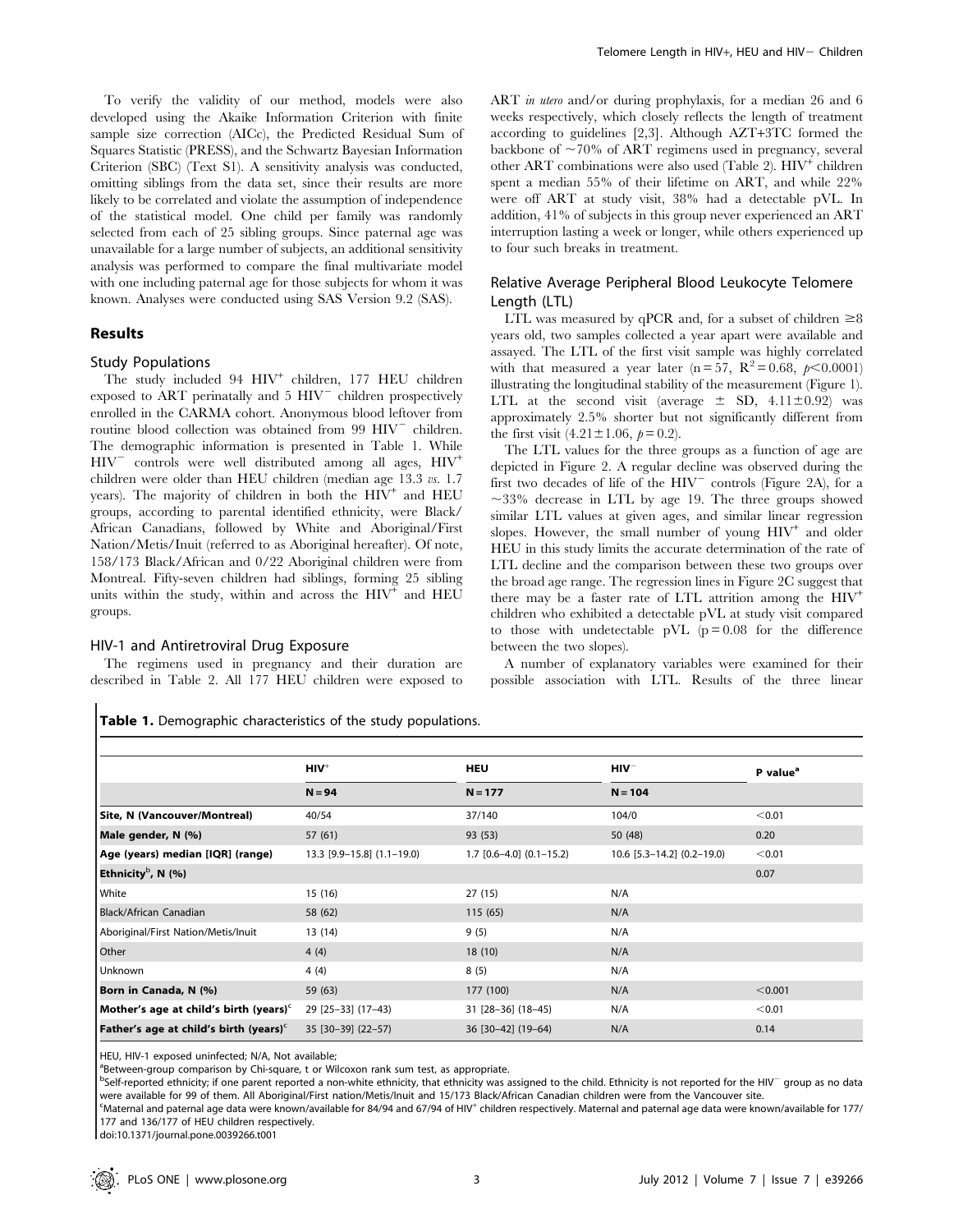Table 2. ART exposure and clinical characteristics of the HIV<sup>+</sup> and HEU subjects.

|                                                                                               | $HIV^+ N = 94$                    | HEU $N = 177$               |
|-----------------------------------------------------------------------------------------------|-----------------------------------|-----------------------------|
| Exposed to ART, N (%)                                                                         |                                   |                             |
| In utero                                                                                      | 9(10)                             | 176 (99)                    |
| Post-natal prophylaxis                                                                        | 14 (15)                           | 177 (100)                   |
| In childhood                                                                                  | 88 (94)                           | 0(0)                        |
| <b>Duration of ART exposure (weeks)</b>                                                       |                                   |                             |
| In utero <sup>a</sup>                                                                         | $0$ [0-0] (0-19)                  | 26 $[16-38]$ $(0-42)^{b}$   |
| Post-natal prophylaxis                                                                        | $0$ $[0-0]$ $(0-12)$              | $6[6-6](2-8)$               |
| In childhood <sup>c</sup>                                                                     | 338 [174-527] (0-799)             | n/a                         |
| Type of ART exposure, N (%)                                                                   |                                   |                             |
| In utero <sup>d</sup>                                                                         |                                   |                             |
| Intra-partum IV AZT only                                                                      | 2(22)                             | 2(1)                        |
| AZT mono-therapy                                                                              | 4(44)                             | 3(2)                        |
| $AZT + 3TC + PI$                                                                              | 2(22)                             | 114 (64)                    |
| $AZT + 3TC + NVP$                                                                             | 0(0)                              | 9(5)                        |
| $ABC +3TC + PI$                                                                               | 0(0)                              | 15(9)                       |
| $ABC +3TC + NVP$                                                                              | 0(0)                              | 4(2)                        |
| TDF + (FTC or $3TC$ ) + PI                                                                    | 0(0)                              | 10(6)                       |
| $(D4T or dd) + 3TC + PI$                                                                      | 0(0)                              | 3(2)                        |
| Other 3 drug regimens                                                                         | 0(0)                              | $6(3)^e$                    |
| $\geq$ 4 drugs regimen                                                                        | 0(0)                              | $8(5)^{f}$                  |
| Unknown regimen                                                                               | 1(11)                             | 0(0)                        |
| Post-natal prophylaxis ( $\pm$ single dose NVP)                                               |                                   |                             |
| AZT                                                                                           | 9(64)                             | 43 (24)                     |
| AZT +3TC                                                                                      | 2(14)                             | 79 (45)                     |
| $AZT + 3TC + NFV$                                                                             | 3(21)                             | 54 (31)                     |
| $ABC +3TC + NFV$                                                                              | 0(0)                              | 1 (< 1)                     |
| Percentage of lifetime on ART                                                                 | 55 [32-80] (0-100)                | 5.6 $[2.8-19.6](0.8-100)^9$ |
| On ART at study visit, N (%)                                                                  | 73 (78)                           | 1 (< 1)                     |
| Number of subjects with lifetime ART interruptions (0/1/2/3/4) lasting39/27/15/5/8<br>>1 week |                                   | 0/177/0/0/0                 |
| Detectable pVL, N (%)                                                                         | 35 (37)                           | n/a                         |
| If detectable, log HIV pVL at study visit (copies/mL)                                         | $3.4$ [ $3.0-4.3$ ] ( $1.6-5.3$ ) | n/a                         |
| Highest log HIV pVL ever (copies/mL)                                                          | $5.0$ [4.5-5.6] $(1.7-7.4)$       | n/a                         |
| % CD4 <sup>+</sup> count at study visit                                                       | $30$ [25-37] (5-53)               | N/A                         |
| $%$ CD4 $+$ count nadir                                                                       | 20 [11-28] (1-43)                 | N/A                         |

Results are expressed as median [IQR] (range) unless otherwise indicated. N/A, Not available; n/a, not applicable; IV, intravenous; AZT, zidovudine; 3TC, lamivudine; PI, protease inhibitor; NVP, nevirapine; TDF, tenofovir, FTC, entrabicine, d4T, stavudine, ddI, didanosine, NFV, nelfinavir; T20, fuzeon. <sup>a</sup>Refers to exposure during pregnancy, labour and delivery.

b Duration of exposure missing for 2 HEU.

c Not including post-natal prophylaxis.

d Refers to longest regimen during pregnancy (± intra-partum IV AZT, single dose NVP), 32 women underwent a regimen change during their pregnancy.<br>EThese consisted of: 3TC+PL+NVP (N = 1): AZT+3TC+FFV (N = 1): ddL+NVP+NFV (

<sup>e</sup>These consisted of:  $3TCAPL+NP$  (N = 1);  $AZT+3TCA+EFV$  (N = 1); ddI+NVP+NFV (N = 1); 3 PI (N = 1); AZT+ABC+3TC (N = 2).

These consisted of: AZT+3TC+ABC+PI (N = 3); AZT+3TC+TDF+PI (N = 1); AZT+3TC+ddI+PI (N = 1); TDF+FTC+NVP+PI (N = 1); TDF+3TC+T20+PI (N = 1); TDF+3TC+ABC+PI  $(N = 1)$ .

<sup>g</sup>Including post-natal prophylaxis.

doi:10.1371/journal.pone.0039266.t002

regression models are presented in Table 3. In the first multivariate model for all children ( $HIV^+$ , HEU, and  $HIV^-$ ), older age and male gender were significantly associated with shorter LTL but HIV status group was not. Although no statistically significant interaction was seen between group and age, the group comparison was limited by the imbalance of the subjects' ages by group. However, similar results were obtained when repeating the analysis on children aged 5–14 only (Tables S1, S2, and S3). Site (Vancouver vs. Montreal) was investigated as a possible explanatory variable and univariate analyses did suggest that Montreal subjects had longer LTL, something that was likely related to other differences between the sites, such as ethnicity.

In the second model, which included HEU and HIV<sup>+</sup> children only, additional explanatory variables investigated included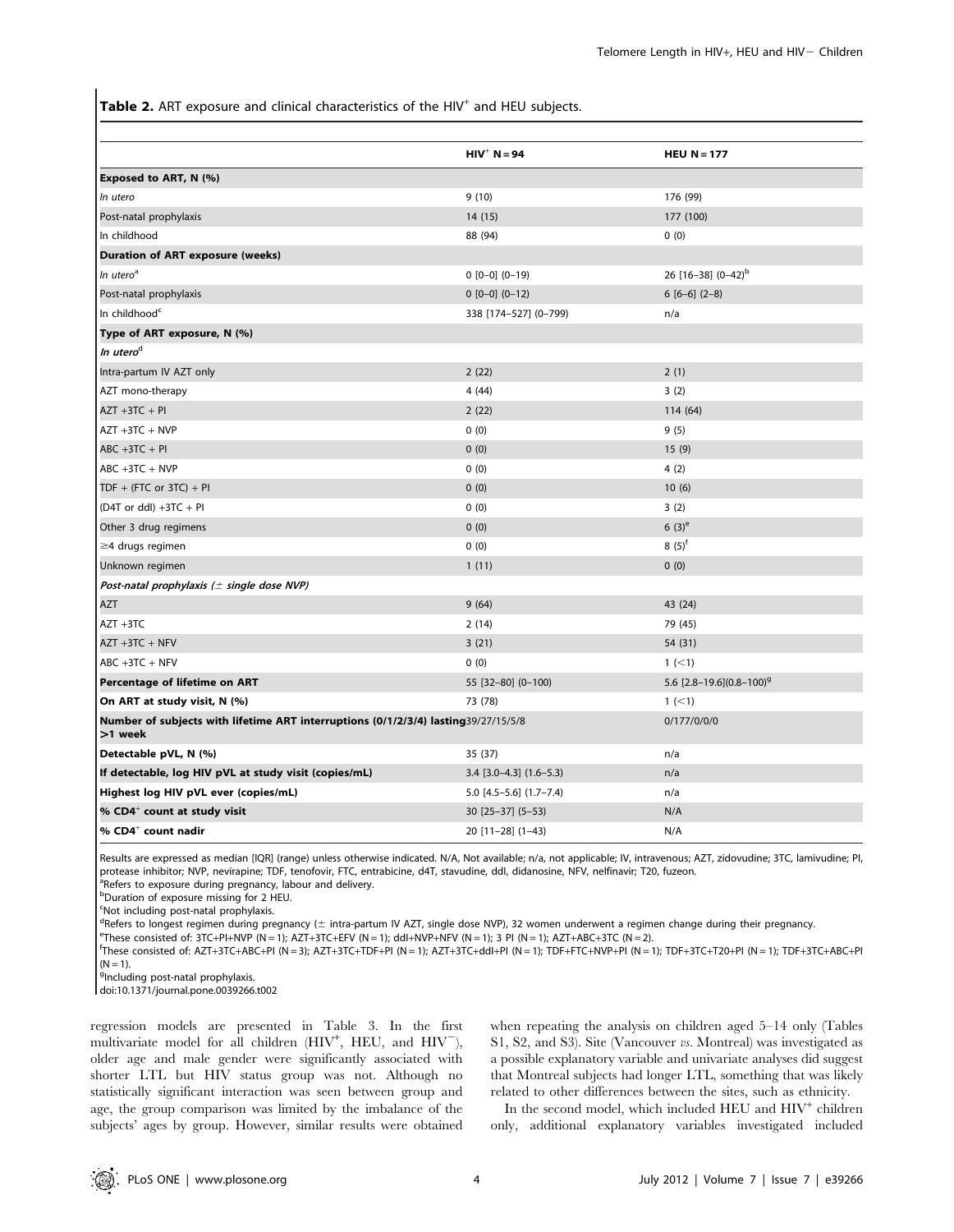

Figure 1. Pearson's correlation between the leukocyte telomere length (LTL) measured in two samples collected from the same study participant one year apart. doi:10.1371/journal.pone.0039266.g001

maternal age, paternal age, and ethnicity. In univariate analyses,  $HIV<sup>+</sup>$  status (*vs.* HEU), older age, male gender, Vancouver site, Aboriginal ethnicity, younger maternal and younger paternal age were all associated with shorter LTL  $(p<0.05)$ . However, in the final multivariate model that excluded parental ages because of multiple missing values, HIV status (HIV<sup>+</sup> vs. HEU) was not associated with shorter LTL but older child age, male gender and Aboriginal ethnicity remained associated with shorter LTL (Table 3). Similarly, when analysis was restricted to children aged 5–14 years of age in whom the mean ages of the groups were less than 2 years apart, there was no association between LTL and HIV status (Table S3).

In the third model which included  $HIV<sup>+</sup>$  children only, older age, male gender, Vancouver site, and lower %CD4 cell count were univariately associated with shorter LTL  $(p<0.05)$ . Having a detectable pVL and a greater number of ART interruptions lasting  $>1$  week were weakly associated with shorter LTL based on p-values (Table 3). In the multivariate model, only older age, male gender and a detectable pVL remained significantly associated with shorter LTL, with Aboriginal ethnicity still showing a weak relationship ( $p = 0.07$ ). A significant ( $p = 0.02$ ), age/detectable pVL interaction was detected, suggesting a faster rate of decline in LTL for HIV<sup>+</sup> subjects if they had a detectable pVL (Figure 2C). However, due to the sparseness of the data, this model was viewed as an exploratory analysis, and the interaction term was not included in the final model.

Finally, Figure 2 indicates that the rates of telomere decline are similar between the three groups, in agreement with the statistical model. Figures 3 and 4 suggest that children who received ART for less than 15% of their life (6/13 ART-naive) show a rate of telomere attrition almost twice as fast as that of the  $HIV<sup>+</sup>$  group as a whole and three times faster than children who received ART for more than 85% of their life. Nevertheless, in the third multivariate model (for  $H\text{IV}^+$  children only), the percentage of lifetime on ART, as a continuous variable, was not independently associated with LTL (Tables 3 and S3).

Because 57 children had siblings within the study, distributed within and across  $HEU$  and  $HIV<sup>+</sup>$  groups, a sensitivity analysis was performed, including only one randomly selected child from each of the 25 families. It showed that most of the model selection results were the same as in the primary analysis as were those developed using AICc, PRESS, and SBC statistics to guide model selection.

#### **Discussion**

We measured LTL to investigate aging phenomena at the cellular level in a cohort of perinatally infected  $HIV<sup>+</sup>$  children, HEU children exposed to NRTIs either in utero and/or early in life, and  $HIV$ <sup> $-$ </sup> control children.

The group rates of LTL attrition were similar for  $\mathrm{HIV}^+, \mathrm{HEU}$  and  $HIV^-$  children (Figure 2) and no association between HIV status and LTL was seen in linear regression models. Given the imbalance in age distribution between the HEU and  $HIV<sup>+</sup>$  groups, we repeated the analyses with sub-groups closer in age and obtained similar results. These are certainly positive and reassuring data for  $HIV^+$ and HEU children. As expected, advancing age showed the strongest association with shorter LTL, with an overall rate of telomere attrition of 1.5–2.5% per year during the first 19 years of life. Smaller pediatric studies ( $n = 9$  or 10) have reported a rapid loss of LTL in healthy children during the first 3–4 years of life followed by a leveling in middle-age and a second phase of decline later in life [31,32]. In this larger study, we did not see evidence of a biphasic decline in the  $HIV$ <sup>-</sup> control children. Reflecting successful prevention of mother-to-child HIV transmission and the fact that HEUs are inconsistently followed beyond age  $2,$  HIV<sup>+</sup> children were generally older than HEU ones.

An association between male gender and shorter LTL was observed (Tables 3 and S3). The fact that female gender protects telomeres has been reported in numerous adult studies [33,34] and recently in adolescents [35] but no such gender-based difference was previously seen in newborns [36]. A protective effect of estrogen on telomerase expression and activity in women, as well as increased inflammation and oxidative stress in males have been suggested as possible biological explanations for this genderrelated difference [37]. To our knowledge, our study is the first to report this association in children. It is noteworthy that the gender effect on LTL was more pronounced in older children, as seen in the third (HIV<sup>+</sup> only) model (Table 3). However, gender remained an explanatory variable in the first multivariate model, in which 60% of subjects were under 9 years of age, hence mostly prepubertal, suggesting that factors other than sex hormones may play a role here.

Subjects of Aboriginal ethnicity had (HEU/HIV<sup>+</sup> model) or tended toward (HIV<sup>+</sup> only model) shorter LTL than white subjects. This relationship between ethnicity and LTL may be confounded by uneven distribution of ethnicity in the HEU/HIV<sup>+</sup> models. However, the fact that the effect persists in the HIV<sup>+</sup> models may suggest the involvement of environmental and/or genetic factors, something this study was neither designed nor powered to investigate. Site was associated with LTL in univariate models, with subjects from Montreal having longer LTL than those from Vancouver, but this did not persist in multivariate models, suggesting it acted as a univariate surrogate for other variables such as ethnicity.

Numerous studies have established that offspring LTL is more strongly associated with paternal than maternal age at birth, whereby the progeny of older fathers have longer LTL [38,39,40]. Our results also suggested such association although the variable did not emerge in multivariate models. Biological father's age was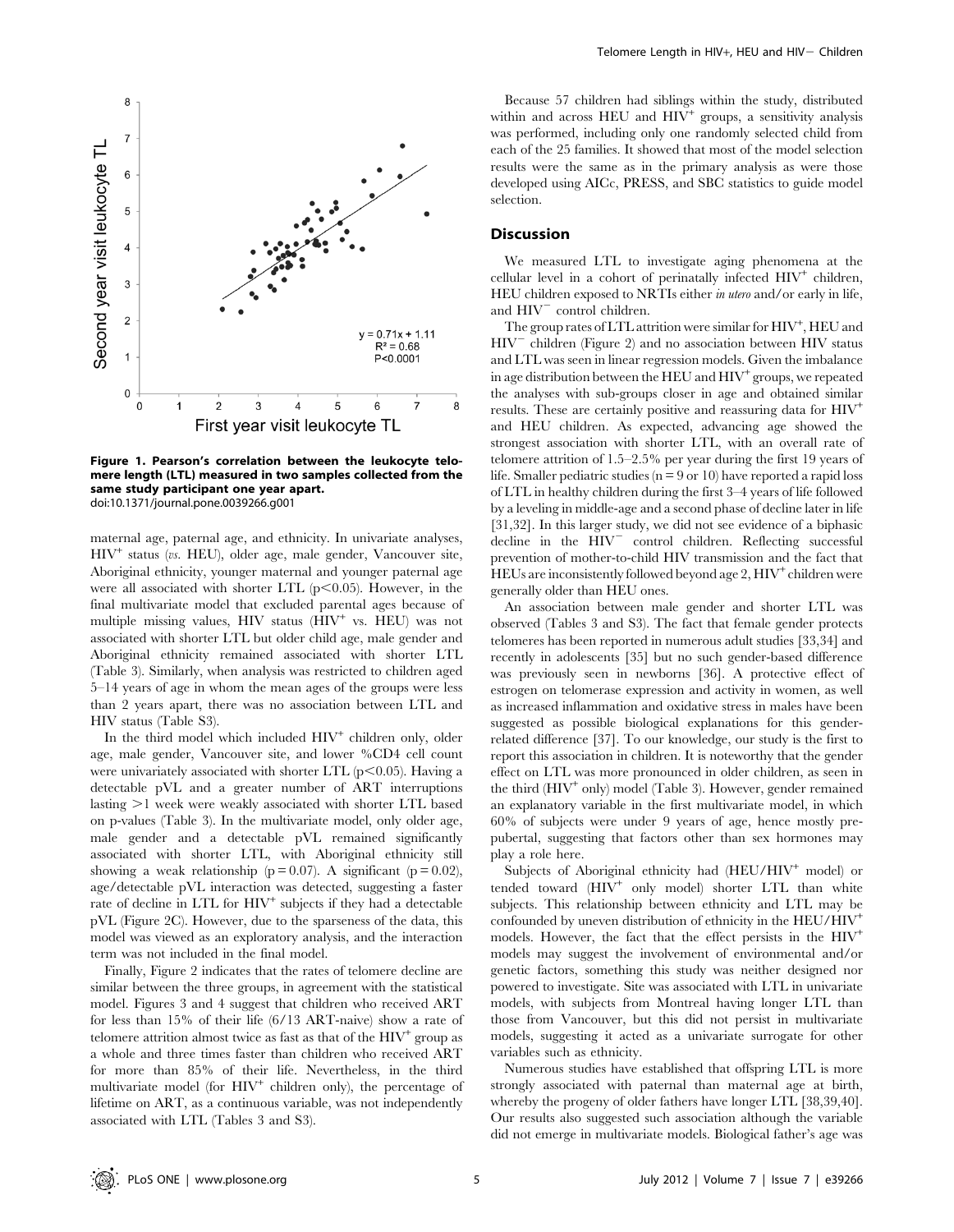

Figure 2. Relative leukocyte telomere length (LTL) as a function of age for the HIV<sup>-</sup> (n = 104) (A), HEU (n = 177) (B) and HIV<sup>+</sup> (n = 93 with known HIV plasma viral load (pVL) (C) children and youth. The light grey box identifies the 5-14 years subgroups. For the HIV<sup>+</sup> group (C), subjects with an undetectable HIV pVL are depicted by grey triangles while those with a detectable HIV pVL are black circles. The equations corresponding to the linear regressions are shown on the graphs. The equation for the entire HIV<sup>+</sup> group is  $y = -0.084 \times +5.335$ ,  $R^2 = 0.128$ . doi:10.1371/journal.pone.0039266.g002

challenging to collect in this cohort and data were missing for almost a quarter of subjects. However, given that the results from the sensitivity analysis comparing the final  $HEU/HIV^+$  model with one which included this variable were very similar, it appears that in the presence of other information, paternal age was not one of the most important predictors.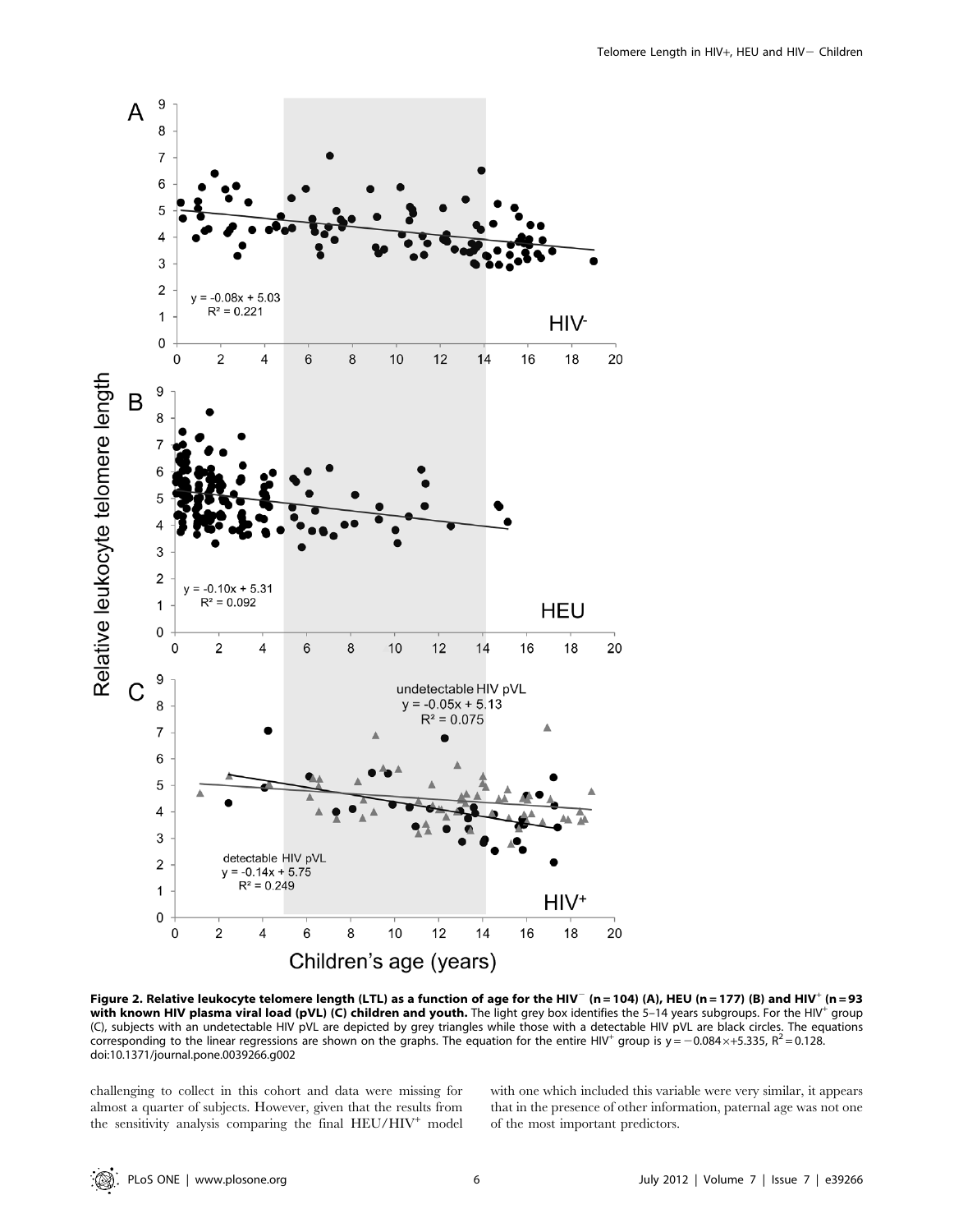Table 3. Linear regression models of co-variables investigated for possible association with leukocyte telomere length (LTL).

|                                                 |                                | $HIV^{-/}HEU/HIV^{+}$ |                                                  |                          | HEU/HIV <sup>+</sup>                 |                          |                                                              |                          | $HIV+$ only                         |                   |                                                 |                          |
|-------------------------------------------------|--------------------------------|-----------------------|--------------------------------------------------|--------------------------|--------------------------------------|--------------------------|--------------------------------------------------------------|--------------------------|-------------------------------------|-------------------|-------------------------------------------------|--------------------------|
|                                                 | <b>Univariate</b><br>$N = 375$ |                       | <b>Multivariate</b><br>$R^2 = 0.27$<br>$N = 375$ |                          | <b>Univariate</b><br>$N = 271^{a,b}$ |                          | <b>Multivariate<sup>c</sup></b><br>$R^2 = 0.27$<br>$N = 237$ |                          | <b>Univariate</b><br>$N = 94^{a,b}$ |                   | <b>Multivariate</b><br>$R^2 = 0.35$<br>$N = 85$ |                          |
|                                                 |                                |                       |                                                  |                          |                                      |                          |                                                              |                          |                                     |                   |                                                 |                          |
|                                                 | ß                              | P value ß             |                                                  | P value ß                |                                      | P value ß                |                                                              | P value                  | ß                                   | P value           | ß                                               | P value                  |
| Group                                           |                                |                       |                                                  |                          |                                      |                          |                                                              |                          |                                     |                   |                                                 |                          |
| HEU vs. HIV <sup>-</sup>                        | 0.78                           | < 0.001               | 0.03                                             | 0.87                     | $\overline{\phantom{a}}$             |                          |                                                              |                          |                                     |                   | -                                               |                          |
| $HIV^{+}$ vs. $HIV^{-}$                         | 0.03                           | 0.81                  | 0.16                                             | 0.27                     | $\qquad \qquad -$                    | $\overline{\phantom{0}}$ | $\qquad \qquad -$                                            | $\qquad \qquad -$        | $\overline{a}$                      |                   | $\overline{a}$                                  |                          |
| HEU vs. HIV <sup>+</sup>                        | $\overline{\phantom{0}}$       | $\qquad \qquad -$     | $\overline{\phantom{a}}$                         | $\overline{\phantom{0}}$ | 0.75                                 | < 0.001                  | $-0.18$                                                      | 0.37                     | $\qquad \qquad -$                   | $\qquad \qquad -$ | $\overline{\phantom{a}}$                        | $\overline{\phantom{m}}$ |
| Age (per year)                                  | $-0.09$                        | < 0.001               | $-0.09$                                          | < 0.001                  | $-0.08$                              | < 0.001                  | $-0.08$                                                      | < 0.0001                 | $-0.08$                             | < 0.001           | $-0.07$                                         | < 0.01                   |
| Gender (Female vs. Male)                        | 0.26                           | 0.01                  | 0.19                                             | 0.04                     | 0.41                                 | 0.001                    | 0.27                                                         | 0.02                     | 0.73                                | < 0.001           | 0.70                                            | < 0.001                  |
| Site (Montreal vs. Vancouver)                   | 0.50                           | < 0.001               | 0.23                                             | 0.06                     | 0.34                                 | 0.01                     | $\overline{\phantom{a}}$                                     | $\overline{\phantom{0}}$ | 0.51                                | < 0.01            | $\overline{\phantom{a}}$                        | $\overline{\phantom{0}}$ |
| Ethnicity <sup>a</sup>                          |                                |                       |                                                  |                          |                                      |                          |                                                              | 0.0004                   |                                     | 0.04              |                                                 |                          |
| Black vs. White                                 |                                | n.a.                  |                                                  | n.a.                     | 0.29                                 | 0.08                     | 0.19                                                         | 0.21                     | 0.33                                | 0.24              | 0.02                                            | 0.94                     |
| Aboriginal vs. White                            |                                | n.a.                  |                                                  | n.a.                     | $-0.72$                              | < 0.01                   | $-0.60$                                                      | < 0.01                   | $-0.41$                             | 0.26              | $-0.58$                                         | 0.07                     |
| Maternal age <sup>b</sup>                       |                                | n.a.                  |                                                  | n.a.                     | 0.04                                 | < 0.01                   | $\overline{\phantom{a}}$                                     | $\qquad \qquad -$        | 0.003                               | 0.89              | $\qquad \qquad -$                               | $\overline{\phantom{a}}$ |
| Paternal ageb, c                                |                                | n.a.                  |                                                  | n.a.                     | 0.03                                 | 0.001                    |                                                              | $\overline{\phantom{0}}$ | 0.03                                | 0.13              | $\overline{\phantom{0}}$                        |                          |
| Not on ART at visit                             |                                |                       |                                                  |                          |                                      |                          |                                                              |                          | $-0.40$                             | 0.09              | $\overline{\phantom{0}}$                        | $\qquad \qquad -$        |
| Detectable pVL                                  |                                |                       |                                                  |                          |                                      |                          |                                                              |                          | $-0.39$                             | 0.06              | $-0.51$                                         | 0.007 <sup>d</sup>       |
| HIV pVL                                         |                                | n.a.                  |                                                  | n.a.                     |                                      | N/A                      |                                                              | N/A                      | $-0.09$ 0.34                        |                   | $\overline{\phantom{0}}$                        | $\overline{a}$           |
| Number of lifetime ART interruptions >1<br>week |                                | n.a.                  |                                                  | n.a.                     |                                      | N/A                      |                                                              | N/A                      |                                     |                   |                                                 |                          |
| $0$ vs. $3/4$                                   |                                |                       |                                                  |                          |                                      |                          |                                                              |                          | 0.64                                | 0.04              | $\overline{\phantom{a}}$                        |                          |
| 1 vs. 3/4                                       |                                |                       |                                                  |                          |                                      |                          |                                                              |                          | 0.71                                | 0.03              | $\overline{\phantom{a}}$                        |                          |
| $2$ vs. $3/4$                                   |                                |                       |                                                  |                          |                                      |                          |                                                              |                          | 0.20                                | 0.58              | $\overline{\phantom{0}}$                        | $\overline{\phantom{0}}$ |
| Percentage of lifetime on ART                   |                                | n.a.                  |                                                  | n.a.                     |                                      | N/A                      |                                                              | N/A                      | 0.002                               | 0.56              | $\overline{\phantom{a}}$                        | $\overline{\phantom{m}}$ |
| % CD4 count                                     |                                | n.a.                  |                                                  | n.a.                     |                                      | N/A                      |                                                              | N/A                      | 0.03                                | 0.02              | $\overline{\phantom{a}}$                        | $\overline{\phantom{0}}$ |
| % CD4 nadir                                     |                                | n.a.                  |                                                  | n.a.                     |                                      | N/A                      |                                                              | N/A                      | 0.008                               | 0.37              | $\overline{\phantom{a}}$                        | $\overline{\phantom{a}}$ |
| AIDS-defining illness ever                      |                                | n.a.                  |                                                  | n.a.                     |                                      | N/A                      |                                                              | N/A                      | 0.07                                | 0.73              | $\overline{a}$                                  | $\qquad \qquad -$        |

A positive ß value indicates an association with longer LTL.

N/A, Not available; n/a, not applicable.

<sup>a</sup>Subjects with ethnicity Aboriginal, Black or Caucasian,  $N = 237/271$  for HIV<sup>+</sup>/HEU, and  $N = 86/94$  for HIV<sup>+</sup><br><sup>b</sup>Maternal and paternal age at birth were known for  $N = 258/271$  and  $N = 202/271$  for HIV<sup>+</sup>/HEU and  $N = 3$ 

 $h$ <sup>b</sup>Maternal and paternal age at birth were known for N = 258/271 and N = 202/271 for HIV<sup>+</sup>/HEU and N = 83/94 and N = 66/94 for HIV<sup>+</sup>, respectively.<br>Sin a similar multivariate model where paternal age was included (da

<sup>c</sup>In a similar multivariate model where paternal age was included (data not shown), younger paternal age showed some association with shorter LTL (p = 0.06). The coefficients and p-values for the remaining explanatory variables were very similar between these two models.

<sup>d</sup>Since not on ART at visit and having a detectable pVL at visit are correlated, the variable with the lowest p value univariately was chosen for inclusion into the multivariable model. Models developed using AICc, PRESS, and SBC showed very similar results (supporting information).

doi:10.1371/journal.pone.0039266.t003

A key finding was that among  $H\text{IV}^+$  children, those with detectable plasma HIV-1 RNA had shorter LTL compared to their peers. Similarly, among the 5–14 year old children, not being on ART was more strongly associated with shorter LTL. This strongly suggests that uncontrolled HIV viremia rather than exposure to ART may be responsible for accelerated telomere attrition in  $HIV^+$  individuals. In an attempt to further explore how circulating virus may lead to shorter LTL, percentage of lifetime on ART was included in the models as a potential surrogate for the amount of HIV-related inflammation the subject might have been exposed to. No statistically significant relationship emerged from the regression analyses but the rates of telomere attrition appeared higher in  $HIV<sup>+</sup>$  children who received lesser amounts of ART. This is consistent with the recent observation that telomere length in naive  $CD4^+$  T cells of young ART-naive individuals approaches that seen decades later in  $HIV$ <sup> $-$ </sup> individuals, something that is partially reconstituted by

ART [41]. Our results are also consistent with chronic immune activation leading to activation of B and T lymphocytes [42], as this systemic immune activation is decreased in  $HIV<sup>+</sup>$  individuals on effective ART [43,44].

In addition, as intermittent ART has been associated with higher mortality [45] and higher levels of inflammatory markers [46], the number of ART interruptions was explored. Although having fewer ART interruptions was univariately associated with longer LTL, this association did not persist once age and other variables were considered. Further studies are needed to confirm the link between pVL and LTL, to determine whether short-term or long-term uncontrolled viremia best explains this association, to define whether the LTL decline is transient or permanent, and to sort out whether it is related to inflammation and oxidative stress [11,44,47] and/or immune cell proliferation [48,49].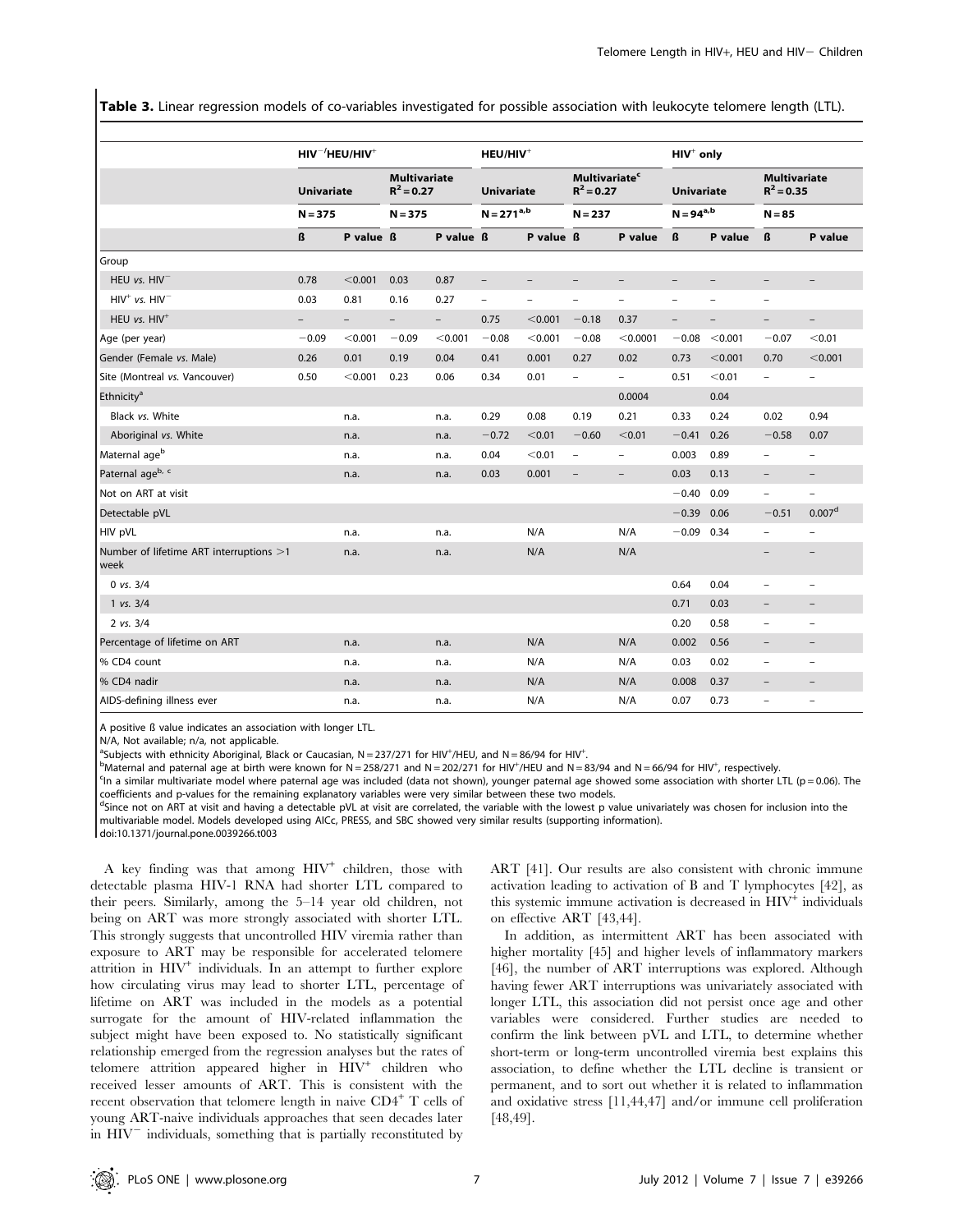

Figure 3. Relative leukocyte telomere length (LTL) as a function of age for the HIV<sup>+</sup> children according to the percentage of their life spent on ART: less than 15% (A), between 15 and 85% (B) and greater than 85% (C). The equations corresponding to the linear regressions are shown on the graphs. doi:10.1371/journal.pone.0039266.g003

Among the strengths of the present study are its sample size- it is the largest study of LTL in perinatally HIV infected children and youth to date- and the fact that duration of HIV-1 infection was well defined. In addition, lifestyle or environmental factors such as smoking, drugs or alcohol use and other health-modulating habits that can affect LTL are less likely to have exerted their influence. Finally,  $HEU$  and  $HIV<sup>+</sup>$  subjects in this study likely had similar familial and socio-economic environments, further diminishing the potential influence of these factors.

A limitation of this study is the unequal distribution of age between the groups, something that a larger study may address. However, the analysis of sub-groups comprising only children aged 5 to 14 years showed the same lack of difference by HIV-1 status.

In conclusion, LTL in HIV<sup>+</sup> and HEU children follows a generally similar pattern to that in the  $HIV^-$  control group, a reassuring observation. Older children and those of male gender had shorter LTL. Among  $HIV^+$  subjects, having a detectable  $HIV^$ pVL or not being on ART was strongly associated with shorter LTL. It will be of interest to further characterize the frequencies and telomere lengths of immune cell subtypes within these pediatric populations, including CD8<sup>+</sup>CD28<sup>-</sup> T cells [42,50]. Future studies, longitudinal or with larger sample size, will also be required to fully characterize the relationship between HIV-1 viremia and telomere dynamics and determine whether similar associations can also be observed in adults.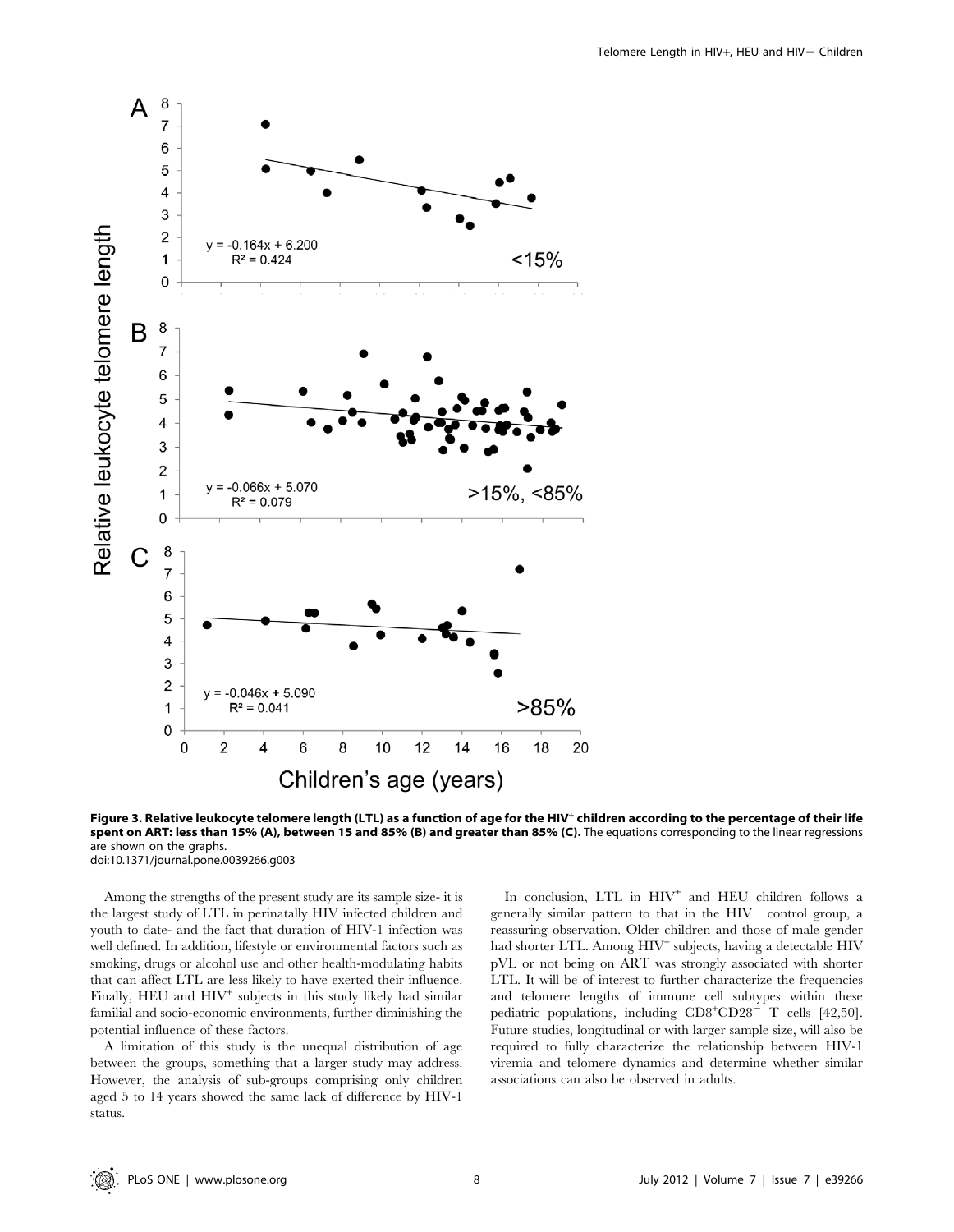

Figure 4. Summary of the rates of telomere attrition determined by the slope of the linear regressions for all children in the HIV $^\dagger$ , HEU and HIV<sup>-</sup> groups (right panel), as well as for the HIV<sup>+</sup> group dichotomized according to the percentage of the children's life spent on ART: less than 15%, between 15 and 85%, and greater than 85% (left panel). The number of individual represented in each bar is indicated below it.

doi:10.1371/journal.pone.0039266.g004

## Supporting Information

Table S1 Demographic characteristics of the study populations aged 5–14 years.

(DOCX)

Table S2 ART exposure and clinical characteristics of the HIV<sup>+</sup> and HEU subjects aged 5–14. (DOCX)

Table S3 Linear regression models of co-variables investigated for possible association with leukocyte telomere length (LTL) among the subgroup of children aged 5–14 years. A positive ß value indicates an association with longer LTL. (DOCX)

Text S1 Additional statistical analyses performed in addition to those presented herein.

#### References

- 1. Gray GE, McIntyre JA (2007) HIV and pregnancy. Bmj 334: 950–953.
- 2. World Health Organization (2010) Antiretroviral drugs for treating pregnant women and preventing HIV infection in infants. Geneva, Switzerland: World Health Organization.
- 3. AIDSinfo website. (2011) Recommendations for Use of Antiretroviral Drugs in Pregnant HIV-1-Infected Women for Maternal Health and Interventions to Reduce Perinatal HIV Transmission in the United States. Available: http:// aidsinfo.nih.gov/contentfiles/PerinatalGL.pdf. Accessed 2011 July 13.
- 4. Forbes JC, Alimenti AM, Singer J, Brophy JC, Bitnun A, et al. (2012) A national review of vertical HIV transmission. AIDS 26: 757–763.
- 5. World Health Organization website. Available: http://www.who.int/hiv/ topics/paediatric/en/index.html. Published 2010. Accessed 2011 Jul 13.
- 6. Chappuy H, Treluyer JM, Jullien V, Dimet J, Rey E, et al. (2004) Maternal-fetal transfer and amniotic fluid accumulation of nucleoside analogue reverse transcriptase inhibitors in human immunodeficiency virus-infected pregnant women. Antimicrob Agents Chemother 48: 4332–4336.
- 7. Zhu H, Belcher M, van der Harst P (2011) Healthy aging and disease: role for telomere biology? Clin Sci (Lond) 120: 427–440.
- 8. Majerska J, Sykorova E, Fajkus J (2011) Non-telomeric activities of telomerase. Mol Biosyst 7: 1013–1023.

#### (DOCX)

## Acknowledgments

Co-authors from the CIHR Team on HIV therapy and aging (CARMA) include: Judy Wong, Ari Bitnun, Lindy Samson, Jason Brophy, David Burdge, Neora Pick, Julie van Schalkwyk, Julio Montaner, Marianne Harris, Patti Janssen. The authors wish to acknowledge Silvie Valois, Martine Caty, Daljeet Mahal, Tessa Chaworth-Musters, and Jackson Chu for their valuable contribution to this study. We also wish to acknowledge Johanne Samson and Fatima Kakkar.

# Author Contributions

Conceived and designed the experiments: HCFC HS AA VL NL DMM JF. Performed the experiments: EJM BS. Analyzed the data: AT JS HCFC. Wrote the paper: HCFC AT JS HS VL NL JF DMM.

- 9. Wright WE, Piatyszek MA, Rainey WE, Byrd W, Shay JW (1996) Telomerase activity in human germline and embryonic tissues and cells. Dev Genet 18: 173– 179.
- 10. Collins K, Mitchell JR (2002) Telomerase in the human organism. Oncogene 21: 564–579.
- 11. Effros RB (2011) Telomere/telomerase dynamics within the human immune system: effect of chronic infection and stress. Exp Gerontol 46: 135–140.
- 12. Bestilny LJ, Gill MJ, Mody CH, Riabowol KT (2000) Accelerated replicative senescence of the peripheral immune system induced by HIV infection. Aids 14: 771–780.
- 13. Deeks SG (2011) HIV infection, inflammation, immunosenescence, and aging. Annu Rev Med 62: 141–155.
- 14. Gillis AJ, Schuller AP, Skordalakes E (2008) Structure of the Tribolium castaneum telomerase catalytic subunit TERT. Nature 455: 633–637.
- 15. Peng Y, Mian IS, Lue NF (2001) Analysis of telomerase processivity: mechanistic similarity to HIV-1 reverse transcriptase and role in telomere maintenance. Mol Cell 7: 1201–1211.
- 16. Yamaguchi T, Takayama Y, Saito M, Ishikawa F, Saneyoshi M (2001) Telomerase-inhibitory effects of the triphosphate derivatives of some biologically active nucleosides. Nucleic Acids Res Suppl: 211–212.
- 17. Hukazelie KC, Wong J (2011) In vitro and in vivo inhibition studies of human telomerase by HIV reverse transcriptase. 20th Annual Canadian Conference on